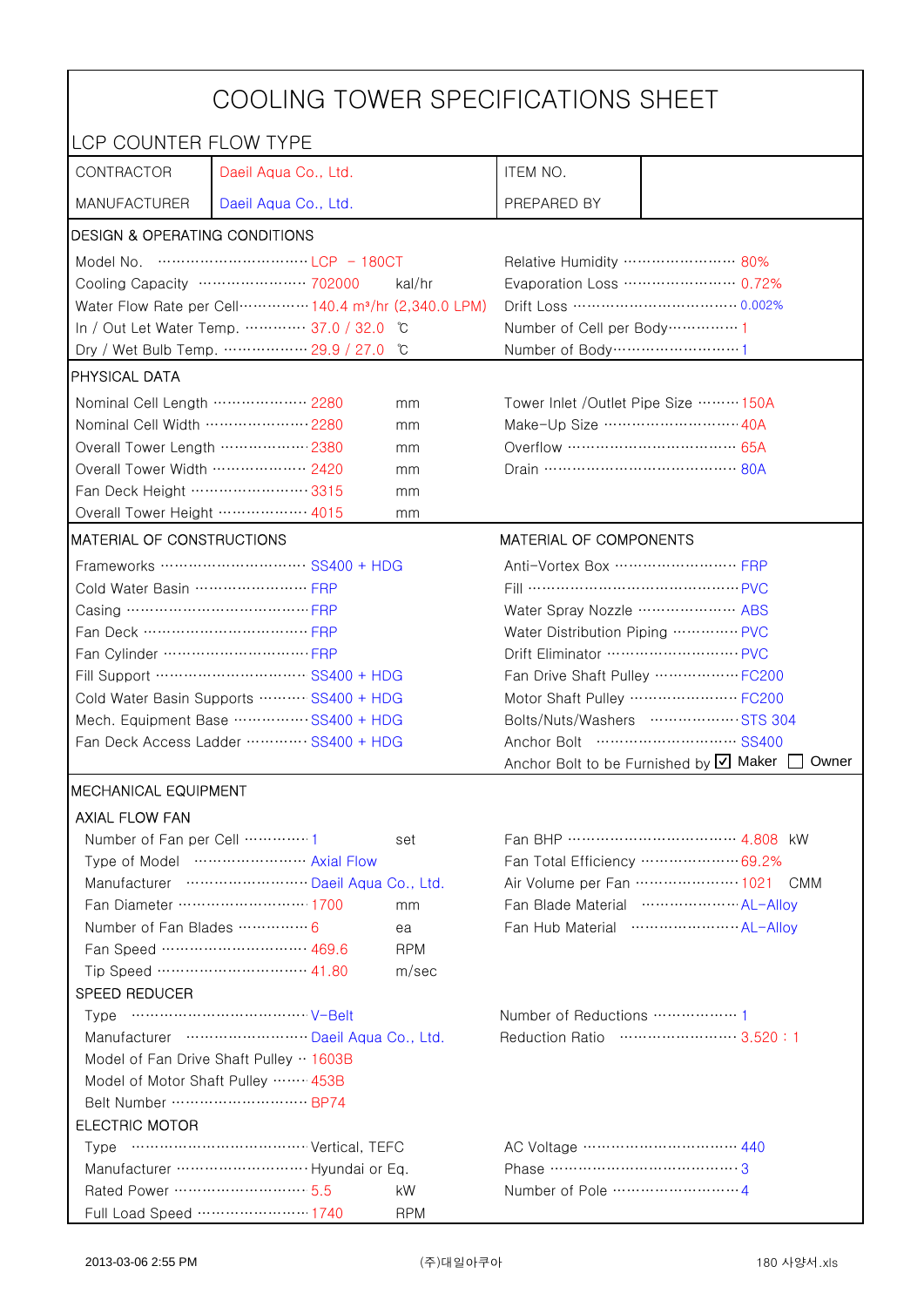| COOLING TOWER SPECIFICATIONS SHEET                                                                                                                                                                                                                                                                                                   |                                                                  |                                          |                                                     |                                                                    |  |
|--------------------------------------------------------------------------------------------------------------------------------------------------------------------------------------------------------------------------------------------------------------------------------------------------------------------------------------|------------------------------------------------------------------|------------------------------------------|-----------------------------------------------------|--------------------------------------------------------------------|--|
| LCP COUNTER FLOW TYPE                                                                                                                                                                                                                                                                                                                |                                                                  |                                          |                                                     |                                                                    |  |
| CONTRACTOR                                                                                                                                                                                                                                                                                                                           | Daeil Aqua Co., Ltd.                                             |                                          | ITEM NO.                                            |                                                                    |  |
| <b>MANUFACTURER</b>                                                                                                                                                                                                                                                                                                                  | Daeil Aqua Co., Ltd.                                             |                                          | PREPARED BY                                         |                                                                    |  |
| <b>DESIGN &amp; OPERATING CONDITIONS</b>                                                                                                                                                                                                                                                                                             |                                                                  |                                          |                                                     |                                                                    |  |
| Model No. $\cdots$ $\cdots$ $\cdots$ $\cdots$ $\cdots$ $\cdots$ $\cdots$ $\cdots$ $\cdots$ $\cdots$ $\cdots$ $\cdots$ $\cdots$ $\cdots$ $\cdots$ $\cdots$ $\cdots$ $\cdots$ $\cdots$ $\cdots$ $\cdots$ $\cdots$ $\cdots$ $\cdots$ $\cdots$ $\cdots$ $\cdots$ $\cdots$ $\cdots$ $\cdots$ $\cdots$ $\cdots$ $\cdots$ $\cdots$ $\cdots$ |                                                                  |                                          | Relative Humidity …………………… 80%                      |                                                                    |  |
|                                                                                                                                                                                                                                                                                                                                      | Cooling Capacity ………………… 1404000                                 | kal/hr                                   |                                                     | Evaporation Loss ………………… 0.72%                                     |  |
| Water Flow Rate per Cell ·············· 280.8 m <sup>3</sup> /hr (4,680.0 LPM)                                                                                                                                                                                                                                                       |                                                                  |                                          |                                                     |                                                                    |  |
|                                                                                                                                                                                                                                                                                                                                      | In / Out Let Water Temp.  37.0 / 32.0                            | ĬС                                       | Number of Cell per Body ··············· 2           |                                                                    |  |
| Dry / Wet Bulb Temp.  29.9 / 27.0<br>°C                                                                                                                                                                                                                                                                                              |                                                                  |                                          | Number of Body ······························1      |                                                                    |  |
| <b>PHYSICAL DATA</b>                                                                                                                                                                                                                                                                                                                 |                                                                  |                                          |                                                     |                                                                    |  |
| Nominal Cell Length  2280<br>mm                                                                                                                                                                                                                                                                                                      |                                                                  |                                          | Tower Inlet /Outlet Pipe Size ……… 150A              |                                                                    |  |
| Nominal Cell Width  2280                                                                                                                                                                                                                                                                                                             |                                                                  | mm                                       | Make-Up Size ……………………… 40A                          |                                                                    |  |
| Overall Tower Length ……………… 4760                                                                                                                                                                                                                                                                                                     |                                                                  | mm                                       | Overflow …………………………… 65A                            |                                                                    |  |
| Overall Tower Width  2420                                                                                                                                                                                                                                                                                                            |                                                                  | mm                                       |                                                     |                                                                    |  |
| Fan Deck Height …………………… 3505                                                                                                                                                                                                                                                                                                        |                                                                  | mm                                       |                                                     |                                                                    |  |
| Overall Tower Height  4205                                                                                                                                                                                                                                                                                                           |                                                                  | mm                                       |                                                     |                                                                    |  |
| MATERIAL OF CONSTRUCTIONS                                                                                                                                                                                                                                                                                                            |                                                                  |                                          | MATERIAL OF COMPONENTS                              |                                                                    |  |
|                                                                                                                                                                                                                                                                                                                                      | Frameworks ………………………… SS400 + HDG                                |                                          | Anti-Vortex Box ······························· FRP |                                                                    |  |
| Cold Water Basin  FRP                                                                                                                                                                                                                                                                                                                |                                                                  |                                          | Fill …………………………………… PVC                             |                                                                    |  |
| Casing ………………………………… FRP                                                                                                                                                                                                                                                                                                             |                                                                  |                                          | Water Spray Nozzle ………………… ABS                      |                                                                    |  |
| Fan Deck …………………………… FRP                                                                                                                                                                                                                                                                                                             |                                                                  | Water Distribution Piping  PVC           |                                                     |                                                                    |  |
|                                                                                                                                                                                                                                                                                                                                      |                                                                  | Drift Eliminator ……………………… PVC           |                                                     |                                                                    |  |
| Fill Support ………………………… SS400 + HDG                                                                                                                                                                                                                                                                                                  |                                                                  | Fan Drive Shaft Pulley  FC200            |                                                     |                                                                    |  |
| Cold Water Basin Supports  SS400 + HDG                                                                                                                                                                                                                                                                                               |                                                                  |                                          | Motor Shaft Pulley  FC200                           |                                                                    |  |
| Mech. Equipment Base  SS400 + HDG                                                                                                                                                                                                                                                                                                    |                                                                  | Bolts/Nuts/Washers  STS 304              |                                                     |                                                                    |  |
| Fan Deck Access Ladder  SS400 + HDG                                                                                                                                                                                                                                                                                                  |                                                                  | Anchor Bolt to be Furnished by Ø Maker [ |                                                     |                                                                    |  |
|                                                                                                                                                                                                                                                                                                                                      |                                                                  |                                          |                                                     | Owner                                                              |  |
| <b>MECHANICAL EQUIPMENT</b>                                                                                                                                                                                                                                                                                                          |                                                                  |                                          |                                                     |                                                                    |  |
| <b>AXIAL FLOW FAN</b>                                                                                                                                                                                                                                                                                                                |                                                                  |                                          |                                                     |                                                                    |  |
| Number of Fan per Cell  1                                                                                                                                                                                                                                                                                                            |                                                                  | set                                      |                                                     |                                                                    |  |
|                                                                                                                                                                                                                                                                                                                                      | Type of Model  Axial Flow                                        |                                          |                                                     | Fan Total Efficiency ………………… 69.2%<br>Air Volume per Fan  1021 CMM |  |
|                                                                                                                                                                                                                                                                                                                                      | Manufacturer  Daeil Aqua Co., Ltd.<br>Fan Diameter …………………… 1700 |                                          |                                                     | Fan Blade Material ······················ AL-Allov                 |  |
| Number of Fan Blades  6                                                                                                                                                                                                                                                                                                              |                                                                  | mm                                       |                                                     | Fan Hub Material ·························· AL-Alloy               |  |
|                                                                                                                                                                                                                                                                                                                                      | Fan Speed ………………………… 469.6                                       | ea<br><b>RPM</b>                         |                                                     |                                                                    |  |
|                                                                                                                                                                                                                                                                                                                                      | Tip Speed ………………………… 41.80                                       | m/sec                                    |                                                     |                                                                    |  |
| SPEED REDUCER                                                                                                                                                                                                                                                                                                                        |                                                                  |                                          |                                                     |                                                                    |  |
|                                                                                                                                                                                                                                                                                                                                      |                                                                  |                                          |                                                     |                                                                    |  |
| Manufacturer  Daeil Aqua Co., Ltd.                                                                                                                                                                                                                                                                                                   |                                                                  |                                          | Reduction Ratio …………………… 3.520:1                    |                                                                    |  |
| Model of Fan Drive Shaft Pulley · 1603B                                                                                                                                                                                                                                                                                              |                                                                  |                                          |                                                     |                                                                    |  |
| Model of Motor Shaft Pulley  453B                                                                                                                                                                                                                                                                                                    |                                                                  |                                          |                                                     |                                                                    |  |
|                                                                                                                                                                                                                                                                                                                                      |                                                                  |                                          |                                                     |                                                                    |  |
| <b>ELECTRIC MOTOR</b>                                                                                                                                                                                                                                                                                                                |                                                                  |                                          |                                                     |                                                                    |  |
|                                                                                                                                                                                                                                                                                                                                      |                                                                  |                                          |                                                     |                                                                    |  |
| Phase ……………………………………3                                                                                                                                                                                                                                                                                                                |                                                                  |                                          |                                                     |                                                                    |  |
| Rated Power ………………………… 5.5                                                                                                                                                                                                                                                                                                           |                                                                  | kW                                       |                                                     |                                                                    |  |
|                                                                                                                                                                                                                                                                                                                                      | Full Load Speed ………………… 1740                                     | <b>RPM</b>                               |                                                     |                                                                    |  |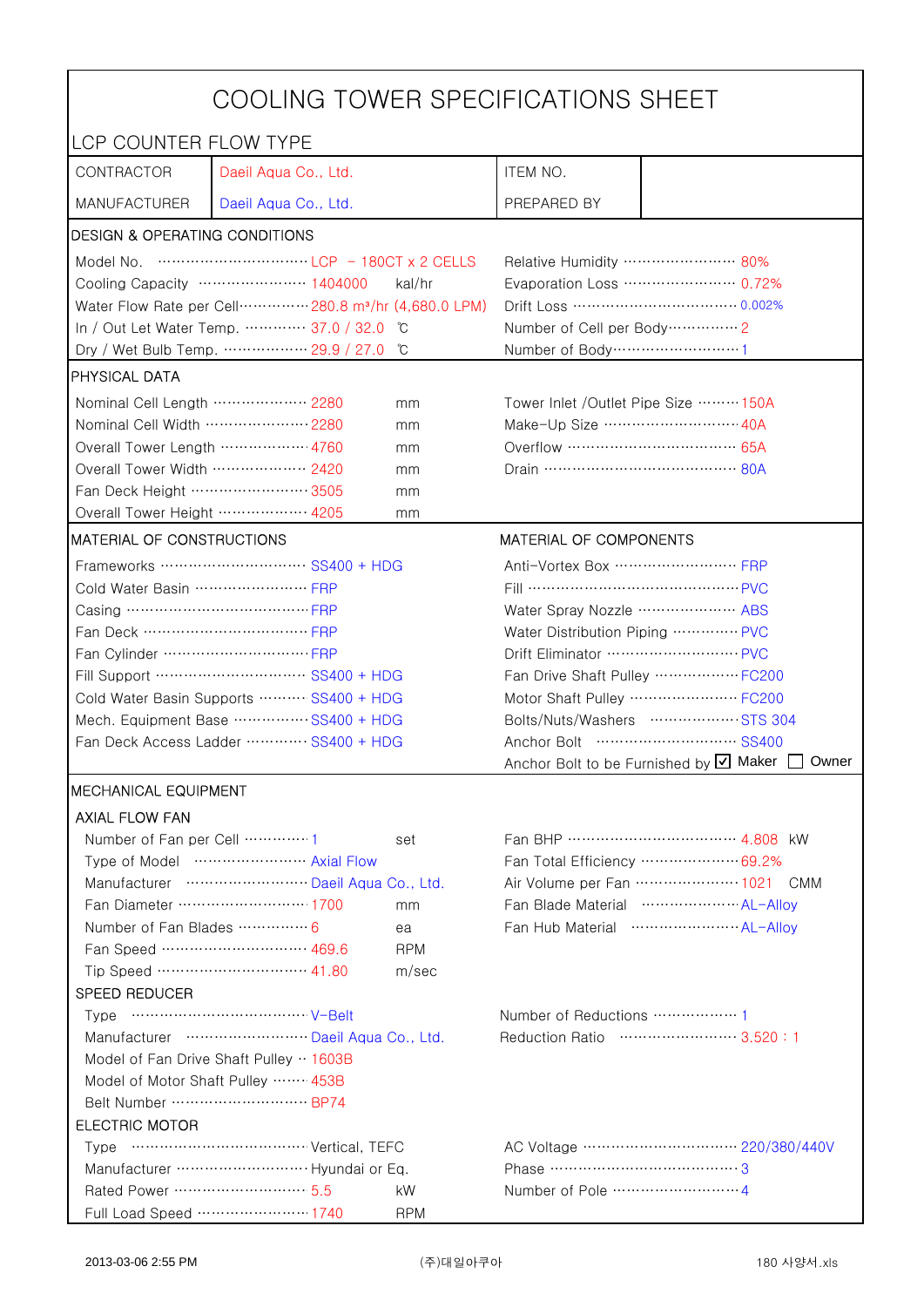| COOLING TOWER SPECIFICATIONS SHEET      |                                                                                                                                                                                                                                                                                                                                      |                                |                                                     |                                                 |  |
|-----------------------------------------|--------------------------------------------------------------------------------------------------------------------------------------------------------------------------------------------------------------------------------------------------------------------------------------------------------------------------------------|--------------------------------|-----------------------------------------------------|-------------------------------------------------|--|
| LCP COUNTER FLOW TYPE                   |                                                                                                                                                                                                                                                                                                                                      |                                |                                                     |                                                 |  |
| CONTRACTOR                              | Daeil Aqua Co., Ltd.                                                                                                                                                                                                                                                                                                                 |                                | ITEM NO.                                            |                                                 |  |
| <b>MANUFACTURER</b>                     | Daeil Aqua Co., Ltd.                                                                                                                                                                                                                                                                                                                 |                                | PREPARED BY                                         |                                                 |  |
| DESIGN & OPERATING CONDITIONS           |                                                                                                                                                                                                                                                                                                                                      |                                |                                                     |                                                 |  |
|                                         | Model No. $\cdots$ $\cdots$ $\cdots$ $\cdots$ $\cdots$ $\cdots$ $\cdots$ $\cdots$ $\cdots$ $\cdots$ $\cdots$ $\cdots$ $\cdots$ $\cdots$ $\cdots$ $\cdots$ $\cdots$ $\cdots$ $\cdots$ $\cdots$ $\cdots$ $\cdots$ $\cdots$ $\cdots$ $\cdots$ $\cdots$ $\cdots$ $\cdots$ $\cdots$ $\cdots$ $\cdots$ $\cdots$ $\cdots$ $\cdots$ $\cdots$ |                                | Relative Humidity …………………… 80%                      |                                                 |  |
|                                         | Cooling Capacity ………………… 2106000                                                                                                                                                                                                                                                                                                     | kal/hr                         |                                                     | Evaporation Loss ………………… 0.72%                  |  |
|                                         | Water Flow Rate per Cell ·············· 421.2 m <sup>3</sup> /hr (7,020.0 LPM)                                                                                                                                                                                                                                                       |                                | Drift Loss …………………………… 0.002%                       |                                                 |  |
|                                         | In / Out Let Water Temp.  37.0 / 32.0<br>C                                                                                                                                                                                                                                                                                           |                                | Number of Cell per Body ················ 3          |                                                 |  |
|                                         | Dry / Wet Bulb Temp.  29.9 / 27.0                                                                                                                                                                                                                                                                                                    | °C                             | Number of Body ······························1      |                                                 |  |
| <b>PHYSICAL DATA</b>                    |                                                                                                                                                                                                                                                                                                                                      |                                |                                                     |                                                 |  |
| Nominal Cell Length ……………… 2280         |                                                                                                                                                                                                                                                                                                                                      | mm                             | Tower Inlet / Outlet Pipe Size  150A                |                                                 |  |
| Nominal Cell Width  2280                |                                                                                                                                                                                                                                                                                                                                      | mm                             | Make-Up Size ……………………… 40A                          |                                                 |  |
| Overall Tower Length  7140              |                                                                                                                                                                                                                                                                                                                                      | mm                             |                                                     |                                                 |  |
| Overall Tower Width ……………… 2420         |                                                                                                                                                                                                                                                                                                                                      | mm                             |                                                     |                                                 |  |
| Fan Deck Height …………………… 3595           |                                                                                                                                                                                                                                                                                                                                      | mm                             |                                                     |                                                 |  |
| Overall Tower Height  4295              |                                                                                                                                                                                                                                                                                                                                      | mm                             |                                                     |                                                 |  |
| <b>MATERIAL OF CONSTRUCTIONS</b>        |                                                                                                                                                                                                                                                                                                                                      |                                | MATERIAL OF COMPONENTS                              |                                                 |  |
|                                         | Frameworks ……………………… SS400 + HDG                                                                                                                                                                                                                                                                                                     |                                | Anti-Vortex Box ······························· FRP |                                                 |  |
| Cold Water Basin  FRP                   |                                                                                                                                                                                                                                                                                                                                      |                                | Fill …………………………………… PVC                             |                                                 |  |
| Casing ………………………………… FRP                |                                                                                                                                                                                                                                                                                                                                      |                                | Water Spray Nozzle ………………… ABS                      |                                                 |  |
| Fan Deck …………………………… FRP                |                                                                                                                                                                                                                                                                                                                                      |                                | Water Distribution Piping  PVC                      |                                                 |  |
|                                         |                                                                                                                                                                                                                                                                                                                                      | Drift Eliminator ……………………… PVC |                                                     |                                                 |  |
| Fill Support ………………………… SS400 + HDG     |                                                                                                                                                                                                                                                                                                                                      | Fan Drive Shaft Pulley  FC200  |                                                     |                                                 |  |
| Cold Water Basin Supports  SS400 + HDG  |                                                                                                                                                                                                                                                                                                                                      | Motor Shaft Pulley  FC200      |                                                     |                                                 |  |
| Mech. Equipment Base SS400 + HDG        |                                                                                                                                                                                                                                                                                                                                      | Bolts/Nuts/Washers  STS 304    |                                                     |                                                 |  |
| Fan Deck Access Ladder ………… SS400 + HDG |                                                                                                                                                                                                                                                                                                                                      |                                |                                                     |                                                 |  |
|                                         |                                                                                                                                                                                                                                                                                                                                      |                                |                                                     | Anchor Bolt to be Furnished by Ø Maker<br>Owner |  |
| <b>MECHANICAL EQUIPMENT</b>             |                                                                                                                                                                                                                                                                                                                                      |                                |                                                     |                                                 |  |
| <b>AXIAL FLOW FAN</b>                   |                                                                                                                                                                                                                                                                                                                                      |                                |                                                     |                                                 |  |
| Number of Fan per Cell 1                |                                                                                                                                                                                                                                                                                                                                      | set                            |                                                     |                                                 |  |
|                                         | Type of Model  Axial Flow                                                                                                                                                                                                                                                                                                            |                                |                                                     | Fan Total Efficiency  69.2%                     |  |
|                                         | Manufacturer  Daeil Aqua Co., Ltd.                                                                                                                                                                                                                                                                                                   |                                |                                                     | Air Volume per Fan  1021 CMM                    |  |
|                                         | Fan Diameter ……………………… 1700                                                                                                                                                                                                                                                                                                          | mm                             |                                                     | Fan Blade Material  AL-Allov                    |  |
| Number of Fan Blades  6                 |                                                                                                                                                                                                                                                                                                                                      | ea                             |                                                     |                                                 |  |
|                                         | Fan Speed ………………………… 469.6                                                                                                                                                                                                                                                                                                           | <b>RPM</b>                     |                                                     |                                                 |  |
|                                         | Tip Speed ………………………… 41.80                                                                                                                                                                                                                                                                                                           | m/sec                          |                                                     |                                                 |  |
| SPEED REDUCER                           |                                                                                                                                                                                                                                                                                                                                      |                                |                                                     |                                                 |  |
|                                         |                                                                                                                                                                                                                                                                                                                                      |                                |                                                     |                                                 |  |
| Manufacturer  Daeil Aqua Co., Ltd.      |                                                                                                                                                                                                                                                                                                                                      |                                |                                                     | Reduction Ratio …………………… 3.520:1                |  |
| Model of Fan Drive Shaft Pulley · 1603B |                                                                                                                                                                                                                                                                                                                                      |                                |                                                     |                                                 |  |
| Model of Motor Shaft Pulley  453B       |                                                                                                                                                                                                                                                                                                                                      |                                |                                                     |                                                 |  |
| Belt Number  BP74                       |                                                                                                                                                                                                                                                                                                                                      |                                |                                                     |                                                 |  |
| <b>ELECTRIC MOTOR</b>                   |                                                                                                                                                                                                                                                                                                                                      |                                |                                                     |                                                 |  |
|                                         |                                                                                                                                                                                                                                                                                                                                      |                                |                                                     |                                                 |  |
|                                         | Manufacturer  Hyundai or Eq.                                                                                                                                                                                                                                                                                                         |                                | Phase ……………………………………3                               |                                                 |  |
| Rated Power ………………………… 5.5              |                                                                                                                                                                                                                                                                                                                                      | kW                             |                                                     |                                                 |  |
|                                         | Full Load Speed ………………… 1740                                                                                                                                                                                                                                                                                                         | <b>RPM</b>                     |                                                     |                                                 |  |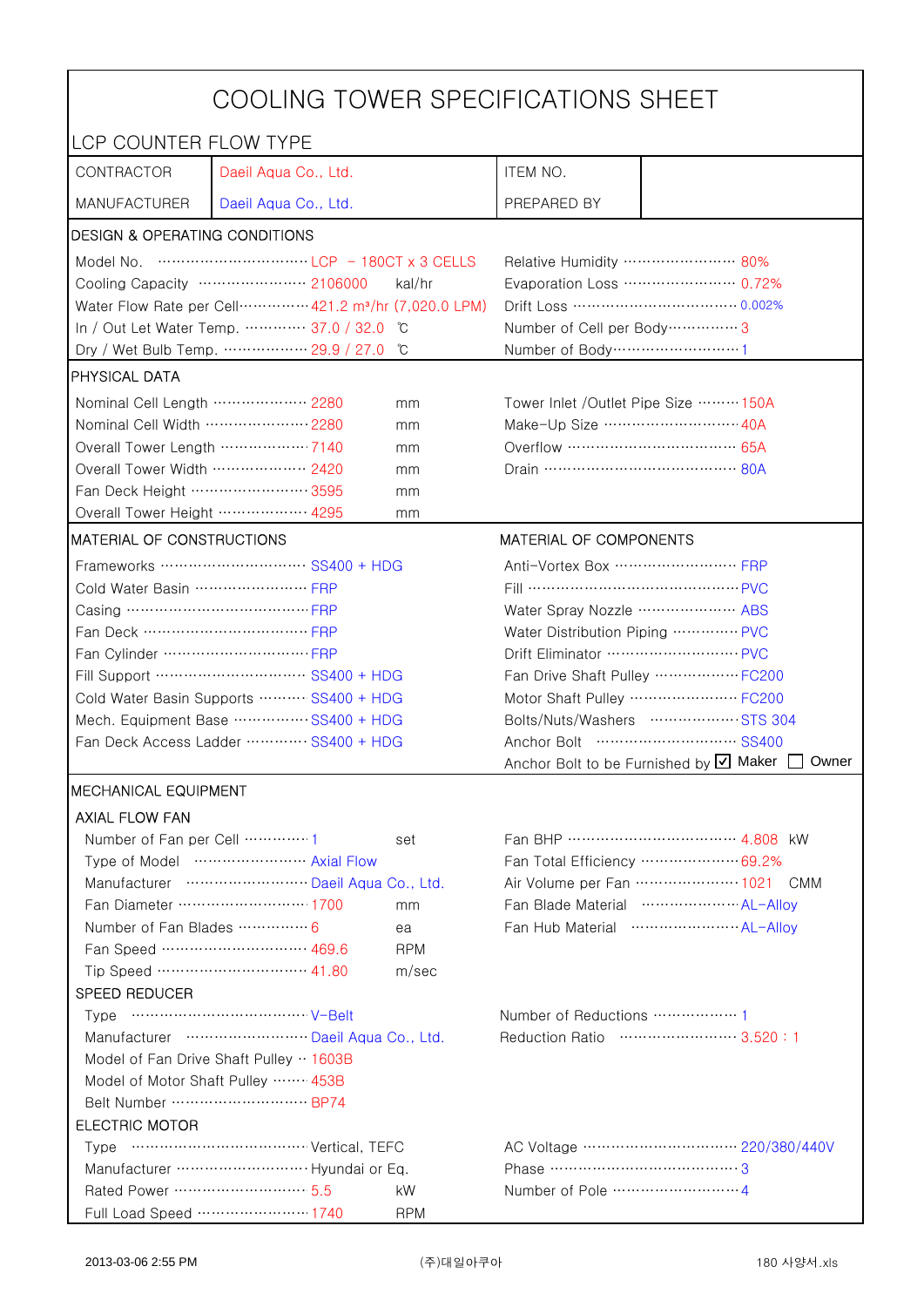| COOLING TOWER SPECIFICATIONS SHEET                    |                                                                                  |                                  |                                                     |                                                              |  |
|-------------------------------------------------------|----------------------------------------------------------------------------------|----------------------------------|-----------------------------------------------------|--------------------------------------------------------------|--|
| LCP COUNTER FLOW TYPE                                 |                                                                                  |                                  |                                                     |                                                              |  |
| CONTRACTOR                                            | Daeil Aqua Co., Ltd.                                                             |                                  | ITEM NO.                                            |                                                              |  |
| <b>MANUFACTURER</b>                                   | Daeil Aqua Co., Ltd.                                                             |                                  | PREPARED BY                                         |                                                              |  |
| DESIGN & OPERATING CONDITIONS                         |                                                                                  |                                  |                                                     |                                                              |  |
|                                                       |                                                                                  |                                  | Relative Humidity …………………… 80%                      |                                                              |  |
|                                                       | Cooling Capacity ………………… 2808000                                                 | kal/hr                           |                                                     | Evaporation Loss ………………… 0.72%                               |  |
|                                                       | Water Flow Rate per Cell ················ 561.6 m <sup>3</sup> /hr (9,360.0 LPM) |                                  |                                                     |                                                              |  |
|                                                       | In / Out Let Water Temp.  37.0 / 32.0                                            | °C                               | Number of Cell per Body ··············· 4           |                                                              |  |
|                                                       | Dry / Wet Bulb Temp.  29.9 / 27.0                                                | °C                               | Number of Body ······························1      |                                                              |  |
| <b>PHYSICAL DATA</b>                                  |                                                                                  |                                  |                                                     |                                                              |  |
| Nominal Cell Length ……………… 2280<br>mm                 |                                                                                  |                                  | Tower Inlet / Outlet Pipe Size  150A                |                                                              |  |
| Nominal Cell Width  2280                              |                                                                                  | mm                               | Make-Up Size ……………………… 40A                          |                                                              |  |
| Overall Tower Length  9520                            |                                                                                  | mm                               |                                                     |                                                              |  |
| Overall Tower Width ……………… 2420                       |                                                                                  | mm                               |                                                     |                                                              |  |
| Fan Deck Height …………………… 3715                         |                                                                                  | mm                               |                                                     |                                                              |  |
| Overall Tower Height ……………… 4415                      |                                                                                  | mm                               |                                                     |                                                              |  |
| <b>MATERIAL OF CONSTRUCTIONS</b>                      |                                                                                  |                                  | MATERIAL OF COMPONENTS                              |                                                              |  |
|                                                       | Frameworks ……………………… SS400 + HDG                                                 |                                  | Anti-Vortex Box ······························· FRP |                                                              |  |
| Cold Water Basin  FRP                                 |                                                                                  |                                  | Fill …………………………………… PVC                             |                                                              |  |
| Casing ………………………………… FRP                              |                                                                                  |                                  | Water Spray Nozzle ………………… ABS                      |                                                              |  |
| Fan Deck …………………………… FRP                              |                                                                                  | Water Distribution Piping  PVC   |                                                     |                                                              |  |
|                                                       |                                                                                  | Drift Eliminator ……………………… PVC   |                                                     |                                                              |  |
| Fill Support ………………………… SS400 + HDG                   |                                                                                  | Fan Drive Shaft Pulley  FC200    |                                                     |                                                              |  |
| Cold Water Basin Supports  SS400 + HDG                |                                                                                  | Motor Shaft Pulley  FC200        |                                                     |                                                              |  |
| Mech. Equipment Base SS400 + HDG                      |                                                                                  | Bolts/Nuts/Washers  STS 304      |                                                     |                                                              |  |
| Fan Deck Access Ladder ………… SS400 + HDG               |                                                                                  |                                  |                                                     |                                                              |  |
|                                                       |                                                                                  |                                  |                                                     | Anchor Bolt to be Furnished by Ø Maker<br>Owner              |  |
| <b>MECHANICAL EQUIPMENT</b>                           |                                                                                  |                                  |                                                     |                                                              |  |
| <b>AXIAL FLOW FAN</b>                                 |                                                                                  |                                  |                                                     |                                                              |  |
| Number of Fan per Cell 1                              |                                                                                  | set                              |                                                     |                                                              |  |
|                                                       | Type of Model  Axial Flow                                                        |                                  |                                                     | Fan Total Efficiency  69.2%                                  |  |
|                                                       | Manufacturer  Daeil Aqua Co., Ltd.<br>Fan Diameter ……………………… 1700                |                                  |                                                     | Air Volume per Fan  1021 CMM<br>Fan Blade Material  AL-Allov |  |
| Number of Fan Blades  6                               |                                                                                  | mm                               |                                                     |                                                              |  |
|                                                       | Fan Speed ………………………… 469.6                                                       | ea<br><b>RPM</b>                 |                                                     |                                                              |  |
|                                                       | Tip Speed ………………………… 41.80                                                       | m/sec                            |                                                     |                                                              |  |
| SPEED REDUCER                                         |                                                                                  |                                  |                                                     |                                                              |  |
|                                                       |                                                                                  |                                  |                                                     |                                                              |  |
| Manufacturer  Daeil Aqua Co., Ltd.                    |                                                                                  | Reduction Ratio …………………… 3.520:1 |                                                     |                                                              |  |
| Model of Fan Drive Shaft Pulley · 1603B               |                                                                                  |                                  |                                                     |                                                              |  |
| Model of Motor Shaft Pulley  453B                     |                                                                                  |                                  |                                                     |                                                              |  |
| Belt Number  BP74                                     |                                                                                  |                                  |                                                     |                                                              |  |
| <b>ELECTRIC MOTOR</b>                                 |                                                                                  |                                  |                                                     |                                                              |  |
|                                                       |                                                                                  |                                  |                                                     |                                                              |  |
| Manufacturer  Hyundai or Eq.<br>Phase ……………………………………3 |                                                                                  |                                  |                                                     |                                                              |  |
| Rated Power ………………………… 5.5                            |                                                                                  | kW                               |                                                     |                                                              |  |
|                                                       | Full Load Speed ………………… 1740                                                     | <b>RPM</b>                       |                                                     |                                                              |  |